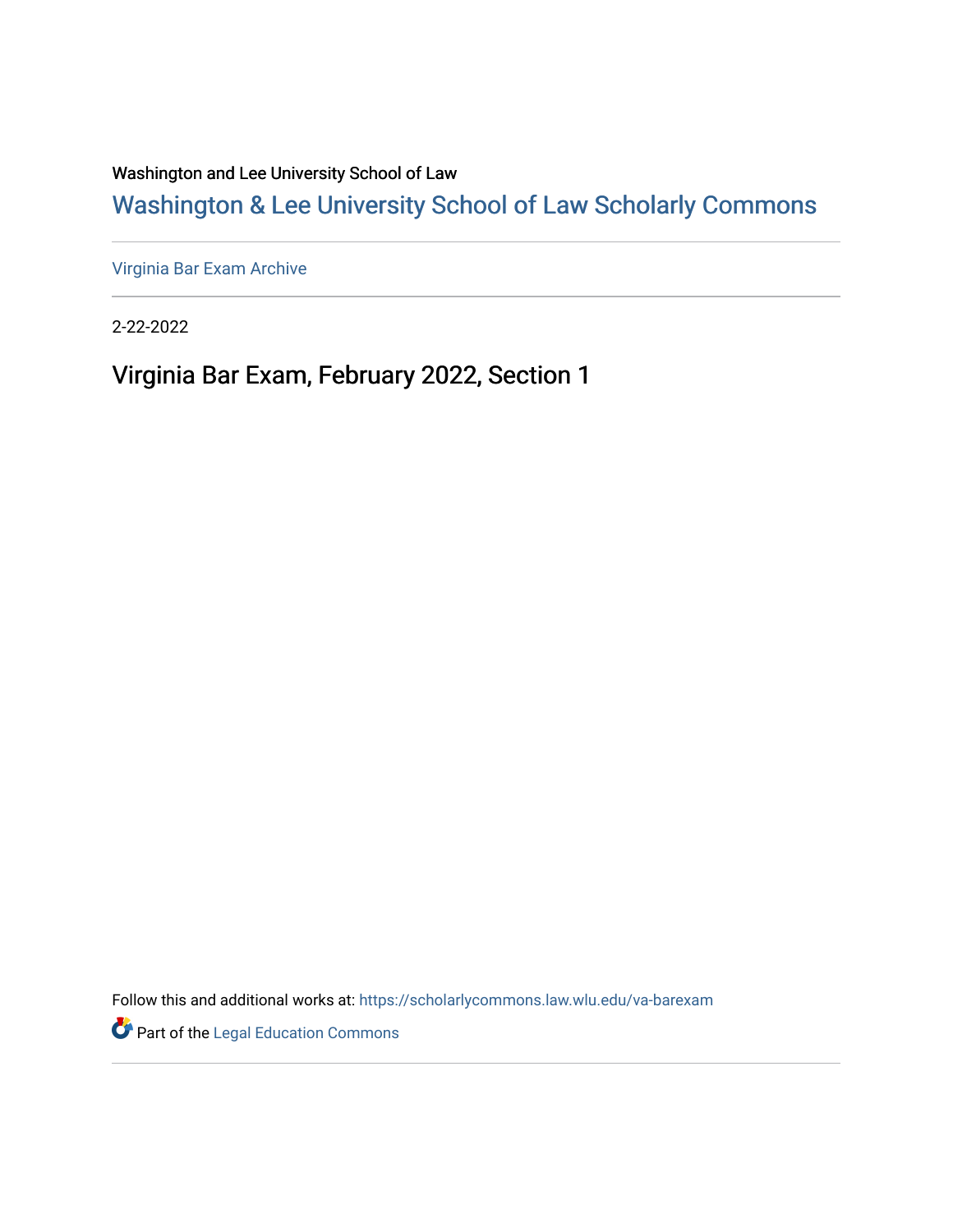VIRGINIA BOARD OF BAR EXAMINERS Norfolk, Virginia – February 22, 2022

## *WHITE BOOKLET - Write your answer to Question 1 in the WHITE Answer Booklet 1*

**1.** Jameson is a retired narcotics officer. He owns an auto repair shop in Abingdon, Virginia. Recently, when he arrived to open his shop, he found an unattended older model Chevrolet Malibu in front of his garage. It had a note on the windshield stating that the car had been overheating. The note was signed by "Larry" and a key was left in the ignition. Jameson then received a telephone call from an individual who identified himself as Larry. Larry said that he needed the car repaired and would be by the shop in the early afternoon to pay for the repairs. Larry advised that he left the only key to the car with Jameson and told Jameson that the trunk was locked and there was no key to the trunk. Larry did not give his last name or telephone number.

Jameson put the car onto his lift and determined that the problem was a broken water pump, which he quickly repaired. When he lowered the car to the floor, the trunk lid flew up. Jameson saw 10 bags of white powder packaged in a brick-like manner with clear plastic covering in the trunk. Based upon his experience and training as a narcotics officer, Jameson believed that the packages contained cocaine. Jameson immediately called the local police and closed the trunk.

Jameson removed the ignition coil to ensure that the vehicle could not be started. When the police officers arrived, Jameson advised them of what he had seen in the trunk and that he had made the car inoperable.

The officers determined by the license plates that the Malibu belonged to Larry, a resident of Winchester, Virginia. One of the officers was in plain clothes and waited inside the shop as if he was a customer. Three other officers waited outside the shop and moved their vehicles so that they could not be seen. They all waited for Larry to return to pick up the vehicle.

Shortly thereafter a vehicle with Florida license plates pulled up to the garage with a driver and a passenger. The passenger got out of the vehicle and the vehicle left. The passenger identified himself as Larry, the owner of the Malibu. When Larry got in the car to attempt to start it, the police moved in and arrested Larry without a warrant. The police asked Larry for a key to the trunk, and he told them that he didn't have one. Without obtaining a search warrant, the police then pried open the trunk and found what appeared to be 10 bricks of cocaine. They photographed the white bricks and secured them as evidence. It was later determined that the bricks did contain cocaine.

After opening the trunk, the police officers advised Larry that he was under arrest. He was put in handcuffs and placed into the police car. One of the officers then asked him, "What did you intend to do with all of the drugs? Sell them?" Larry replied, "I spent my life savings to buy those bricks."

Larry was then transported to the local jail. At that point he was read his Miranda rights and charged with possession of cocaine with the intent to distribute.

Larry made several pre-trial motions.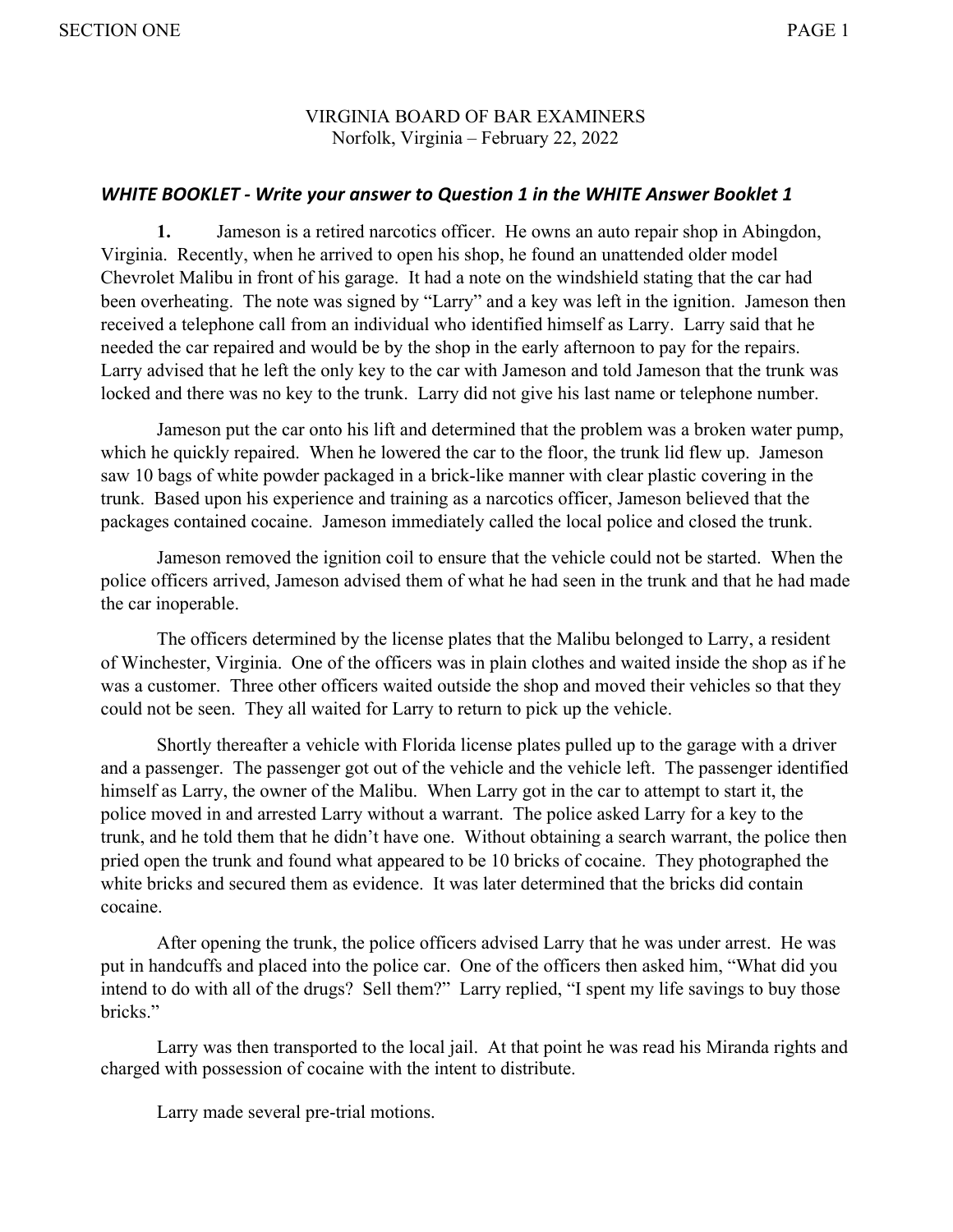- **(a) How should the court rule on Larry's motion to dismiss the charges on the ground that the warrantless arrest violated Larry's rights under the Fourth Amendment of the Constitution? Explain fully.**
- **(b) How should the court rule on Larry's motion to suppress the cocaine on the ground that the warrantless search of the trunk of the car violated Larry's rights under the Fourth Amendment of the Constitution? Explain fully.**
- **(c) How should the court rule on Larry's motion to suppress his response to the officer's question about what he intended to do with the drugs on the ground that it violated his Miranda rights? Explain fully.**

\* \* \* \* \*

## *BLUE BOOKLET - Write your answer to Question 2 in the BLUE Answer Booklet 2*

**2.** John is the owner of Suck It Up, Inc. (Suck It Up), a retail vacuum cleaner store in Williamsburg, Virginia, that sells ACME vacuum cleaners. To expand its business, Suck It Up took out a loan from the Bank at New Kent (BANK) to hire new employees, rent more space and expand its product line. John personally guaranteed the loan. The promissory note and security agreement contained the following clause: "The note is secured by all current and future inventory of Suck It Up, Inc. and all appliances owned by John personally." BANK filed a financing statement noting its interest in current and future inventory and John's appliances with the State Corporation Commission in Richmond, Virginia, on January 16, 2021. BANK took no other action related to the loan.

John decided to add the Dust Beater brand vacuum to his product line, so Suck It Up purchased 100 new Dust Beater vacuums from VACU Company (VACU) on credit on February 1, 2021, and took immediate possession of them. The promissory note with VACU contained a security agreement listing the 100 Dust Beater vacuums as specific collateral for the note. VACU filed a financing statement with the State Corporation Commission on February 2, 2021, immediately after it delivered the vacuums to Suck It Up. VACU took no other action related to the sale to Suck It Up.

Because John believes in the products he sells, on February 1, 2021, John purchased an additional Dust Beater from VACU personally, also on credit, to use at his home. The contract noted that VACU retained a security interest in the vacuum, but it took no other action related to the sale to John.

On April 1, 2021, Colleen bought a Dust Beater from Suck It Up for the manufacturer's suggested retail price. Colleen knew that BANK had filed a financing statement with the State Corporation Commission covering the machines.

Also on April 1, 2021, John gave a Dust Beater from Suck It Up to his nephew Nate as a wedding present. Nate did not know about either BANK's or VACU's interest in the vacuum.

By December 1, 2021, a downturn in the economy forced Suck It Up and John to default on all the loans.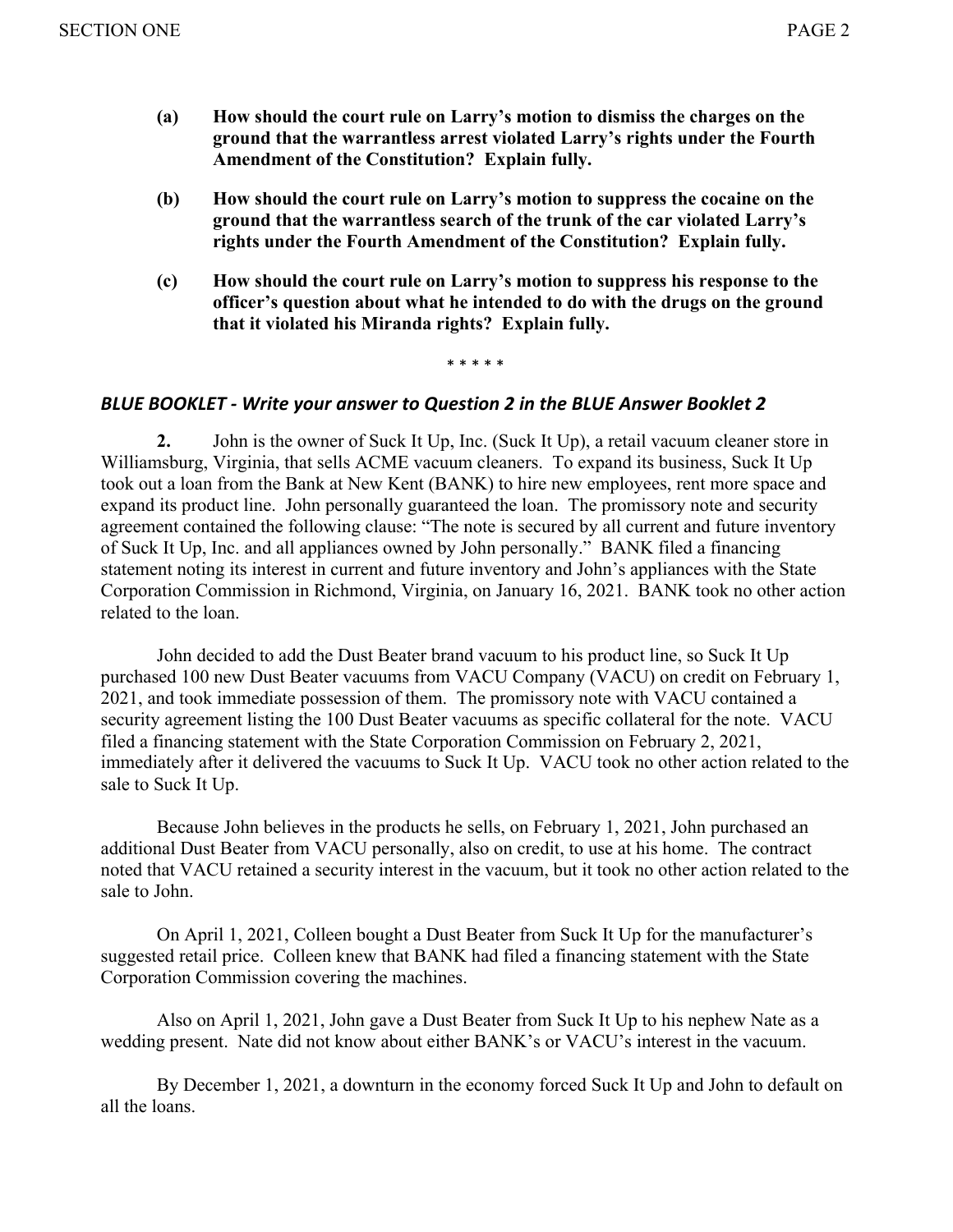BANK and VACU both seek to repossess the remaining Dust Beaters in Suck It Up's inventory and sell them to satisfy their respective notes. BANK and VACU also seek to repossess the Dust Beater from John's home. BANK seeks to repossess the Dust Beaters from both Colleen and Nate.

- **(a) As between BANK and VACU, who has priority to repossess the Dust Beaters in Suck It Up's inventory? Explain fully according to Virginia law.**
- **(b) As between BANK and VACU, who has superior rights to the Dust Beater at John's home? Explain fully according to Virginia law.**
- **(c) As between BANK and Colleen, who has superior rights to her Dust Beater? Explain fully according to Virginia law.**
- **(d) As between BANK and Nate, who has superior rights to his Dust Beater? Explain fully according to Virginia law.**

**\* \* \* \* \***

# *YELLOW BOOKLET - Write your answer to Question 3 in the YELLOW Answer Booklet 3*

**3.** Game Time, Inc. (Game Time), a Maryland corporation, designs and manufactures web-based games for children. Game Time recently filed a civil action in the U.S. District Court for the Eastern District of Virginia against two companies which distribute and sell its products, Imagination of Maryland, LLC (Imagination), a Maryland limited liability company, and its subsidiary, Imagination South, LLC (South), a Virginia limited liability company.

 The action alleges antitrust violations by both Imagination and South for unfair competition in the pricing and advertising of a cell phone game for children designed by Game Time called "Raise Your Own Pet." Game Time's Complaint includes three counts: Count I alleges a violation of federal antitrust law based upon unfair competition in pricing of the game; Count II alleges a similar violation of Virginia state antitrust law based upon this pricing; and Count III alleges breach of the distributor agreement between Imagination and Game Time for Imagination's failure to make required fee payments to Game Time. The amount in controversy is \$50,000. The action was timely filed and properly served on both defendants.

The defendants had heard that the U.S. District Court for the Eastern District of Virginia was considered a "Rocket Docket" court, known for its speedy disposition of cases. Not being interested in a speedy disposition, the defendants want to remove the case to a Virginia circuit court. The defendants also discovered that a Wyoming corporation that had worked closely with them and is the entity that is primarily responsible for the conduct complained of by Game Time, has not been named as a defendant in the case.

- **(a) Does the U.S. District Court have jurisdiction over all three of Game Time's counts against Imagination and South? Explain fully.**
- **(b) Are the defendants likely to succeed in removing the lawsuit from the U.S. District Court to a Virginia circuit court? Explain fully.**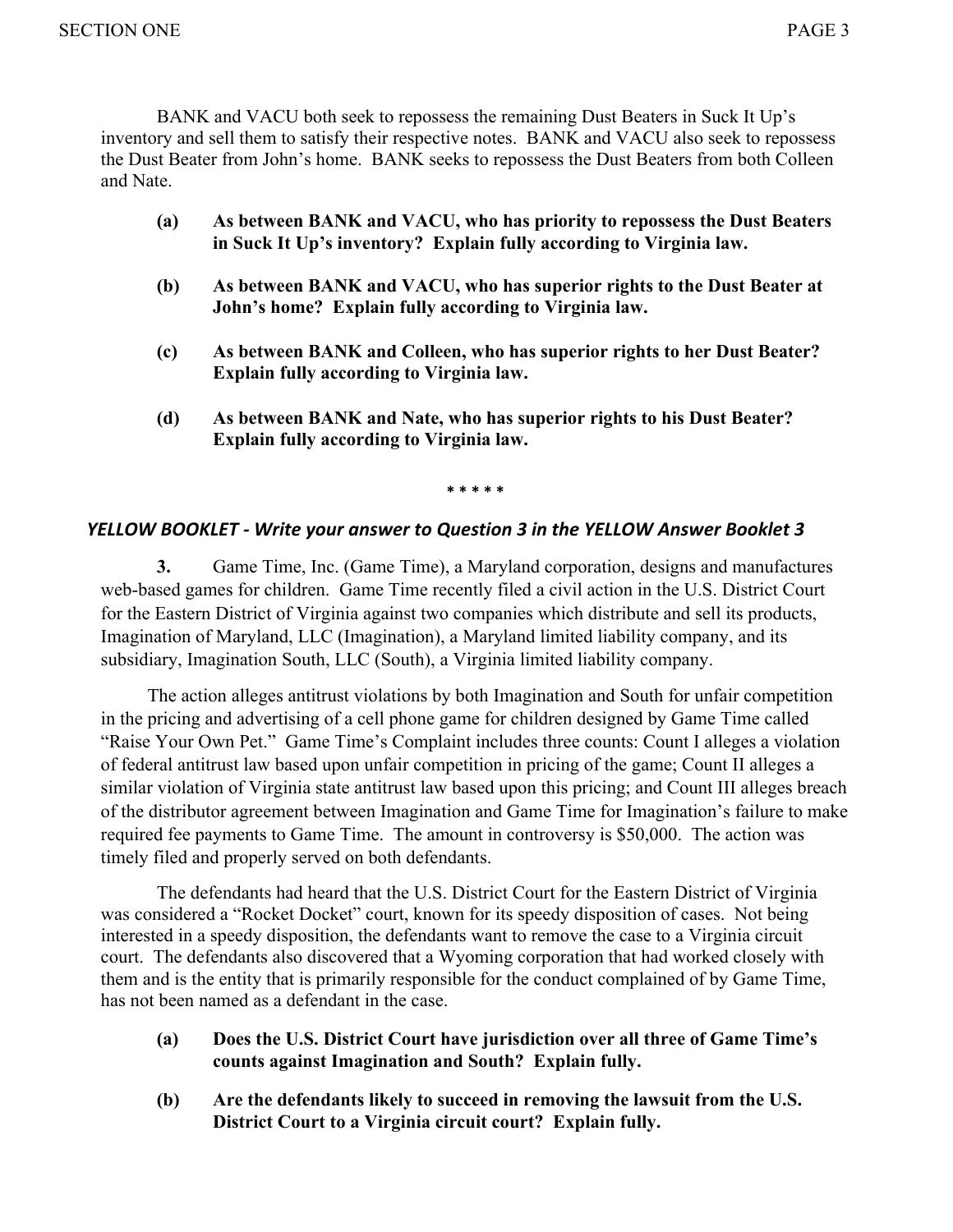- **(c) What action, if any, might the defendants take regarding the Wyoming corporation, and are they likely to succeed? Explain fully.**
- **(d) For subsection (d) only, assume that jurisdiction in the federal court is proper and that the federal court has dismissed Game Time's federal antitrust claim based upon a motion to dismiss; that only the claims in Count II and Count III remain; and that trial is next month. In preparing jury instructions, should the defendants refer to the Virginia Model Jury Instructions or to Federal Model Jury Instructions? Explain fully.**

**\* \* \* \* \***

## *GRAY BOOKLET - Write your answer to Question 4 in the GRAY Answer Booklet 4*

**4.** Martha and Fred divorced after 18 years of marriage. At the time of their divorce, Martha and Fred had three living children and one grandchild. Their children Adam (age 17), Brandon (age 14), and Cherry (age 10), live with Martha in Clover, Virginia. A fourth child, Debbi, died while giving birth to their grandson, Garrett, who is now 5 years old. Fred now lives down the street with his son from an earlier marriage, Sam. Martha never adopted Sam, but always thought of him as a son. Garrett also lives with Fred. Since the divorce, Martha, who is employed full-time, has been providing \$1,000 per month spousal support to Fred. Martha's mother, Betty, lives nearby.

On May 1, 2021, Martha was driving Brandon home from music practice when they were struck by another car, driven by Donald, who had run a stop sign. Donald is unemployed with no assets and very little insurance. Just before they were struck, Martha was using her cell phone and responding to a text message from Betty. Martha and Brandon both died in the crash.

Fred qualified as the personal representative of Brandon's estate. Betty qualified as the personal representative of Martha's estate.

Betty and Fred went together to meet with Ann, an attorney, because they wanted to explore wrongful death claims for both Martha's estate and Brandon's estate. Without any hesitation or discussion, Ann agreed to represent both Martha's and Brandon's estates in potential wrongful death actions against Donald.

A few minutes after Betty and Fred left Ann's office, Betty returned alone. She pulled an empty vodka bottle out of her purse and told Ann that when she went to the impound lot to retrieve Martha's personal belongings from the car, she found the bottle underneath Martha's driver's seat. Betty also showed Ann the text from Martha, made around the exact time of the accident. Ann shook her head, glanced at Betty's cell phone and then the trash can and said, "We never had this conversation." They had no further discussion about the text or the bottle, and Martha tossed the bottle into the trash can as she left the office.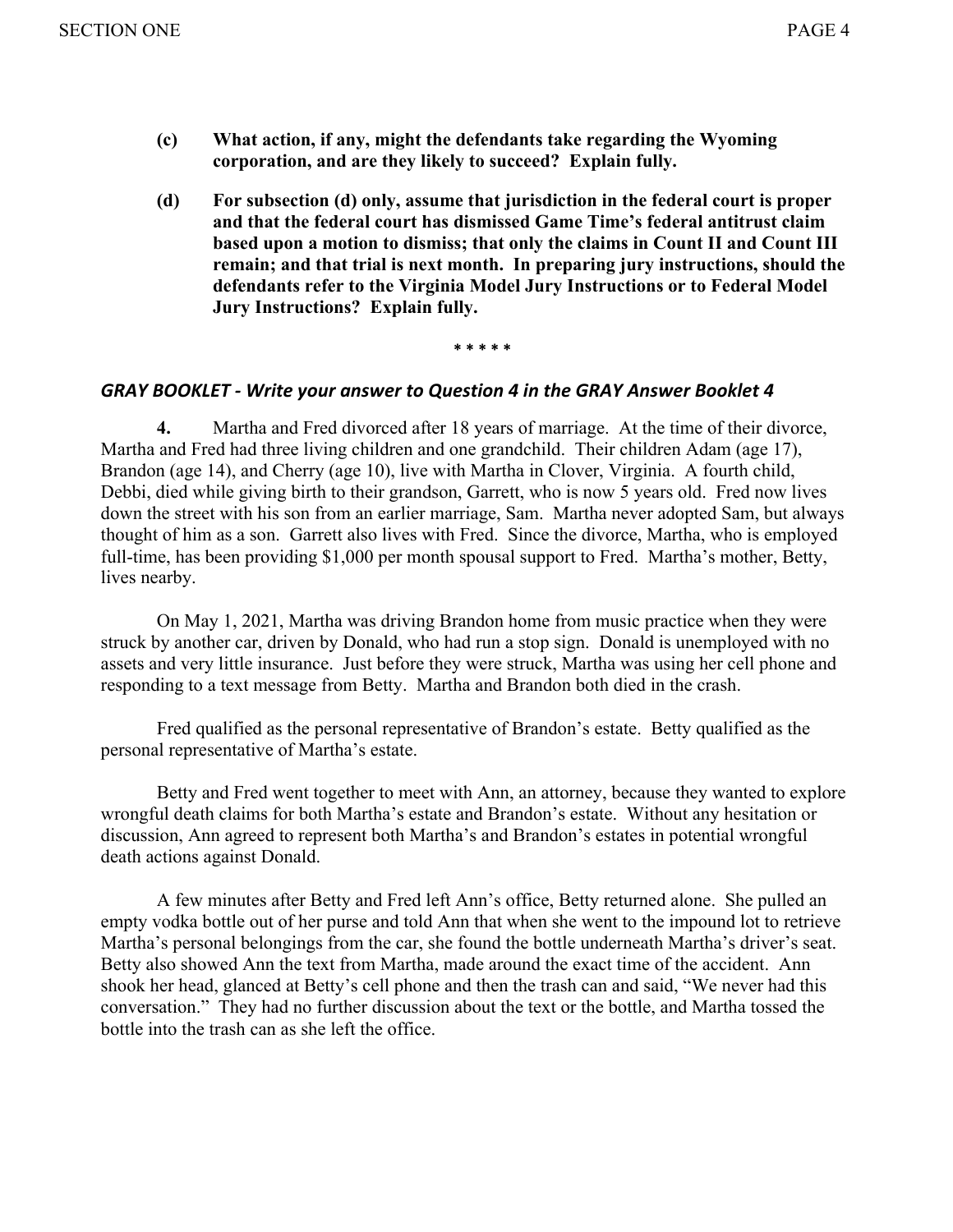- **(a) By agreeing to represent both estates, what Virginia Rule(s) of Professional Conduct, if any, did Ann violate? Explain fully.**
- **(b) Under the Virginia Rules of Professional Conduct, what, if anything, should Ann have done differently when Betty and Fred came to her office together? Explain fully.**
- **(c) Under the Virginia Rules of Professional Conduct, what, if anything, should Ann have done differently when Betty returned to her office alone? Explain fully.**
- **(d) After learning that Betty had possession of a vodka bottle that she took from under Martha's driver's seat, and that Martha had been texting Betty just before the accident, can Ann continue to represent Brandon's estate and Martha's estate under the Virginia Rules of Professional Conduct? Explain both fully.**
- **(e) Who are the proper beneficiaries of a wrongful death claim against Donald for Martha's estate and who are the proper beneficiaries of a wrongful death claim against Donald for Brandon's estate? Explain both fully.**

\* \* \* \* \*

# *PINK BOOKLET - Write your answer to Question 5 in the PINK Answer Booklet 5*

**5.** In 2010, Owen formed Abingdon Booze Corporation (ABC), a corporation properly organized and validly existing pursuant to the laws of Virginia. ABC obtained an agreement with Argentine Wine, Inc. (Argentine), to be the sole distributor of Argentine's portfolio of bottled wines in the southeastern states of the U.S.

From inception, Owen was the sole shareholder, officer, employee, and director of ABC. The original Articles of Incorporation of ABC included a provision that limited the liability of any officer or director for damages arising out of a breach of fiduciary duty to \$2,000. ABC was properly capitalized and observed all corporate formalities, making all required corporate filings, holding shareholder and board meetings, and keeping proper minutes.

ABC did well for several years. In 2015, Owen sought additional capital. He entered into a stock subscription agreement whereby Isabelle acquired 30% of ABC's stock for \$30,000, and Isabelle guaranteed a bank letter of credit in favor of Argentine that allowed ABC to buy wines on better terms. The subscription agreement also provided that Owen remained the sole employee and manager of the business of ABC. Over time, Owen and Isabelle had a series of disagreements, and they became adversarial.

Without notifying Isabelle, Owen started another corporation, Bristol Booze Company, Inc. (BBC). BBC operated out of the same facility as ABC and used ABC's equipment. BBC did not compensate ABC for use of the facility or equipment. BBC initially sold cheaper wine than the wine from Argentine. Over time, Argentine became dissatisfied with ABC and threatened to terminate the agreement. Owen then negotiated an agreement between BBC and Argentine so that